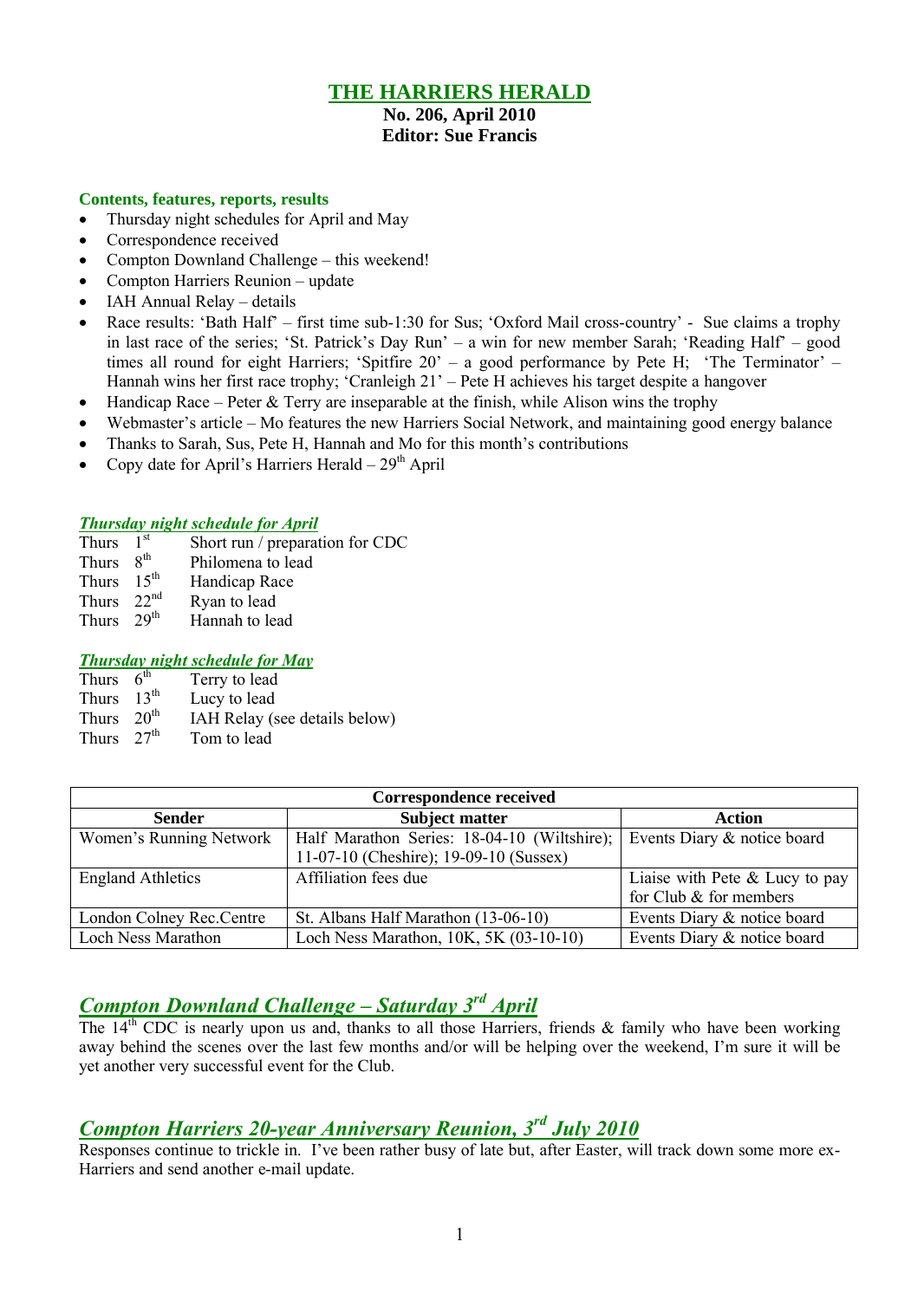## *IAH Annual Relay 2010*

**Sue**

The IAH Relay is an annual sporting event for people of all abilities. This year's event will be on Thursday 20<sup>th</sup> May, starting 5:30 pm from the cricket field, and with the same format as in 2009. Teams of four run round a lap which includes both road and tracks (each stage 1.6 miles) starting and finishing in the cricket field. The start is handicapped, and there is a trophy for the winning team.

The Relay is open to those employed on the Compton site, and to IAH Recreation Association members; however, up to two team members may be relatives, friends or other guests should you be struggling to make up a foursome.

The Bar will be open and the barbecue burning. Rec. Soc. have again kindly agreed to give a Pickled Pig drink voucher to all competitors and helpers.

You are asked to enter your team of four by  $14<sup>th</sup>$  May at the latest.

Any volunteers for marshalling or helping on the BBQ would also be much appreciated.

To enter your team, or for maps, route descriptions, offers of help or more information contact Sue.

## *Race reports and results*

## *Bath Half Marathon, 7 th March*

**Sus**

Though pricy  $(f30)$  I think it is worth it. Bath is such a beautiful city and, for those who like it, it is very well supported all the way round.

It was a cold frosty morning, and the ground at the runners' village had during the night frozen but, by the time the sun came out, it started to thaw which meant your shoes started to fill with mud. For those of you who know about my shoe "illness", they have to be sparkling clean every time I set out on a run, and especially a race. So panic got to me and I found myself just before the start, in bare feet, hammering my shoes towards the floor (I was actually not the only one) trying to shake off as much as possible.

After 1 mile, the route is 2 laps and then the same mile again to the finish, which I actually like – you know what is coming and can prepare yourself.

After 3 miles I heard a voice from behind*, "Susanne from Berlin"*. It was a guy who had done Berlin with the same travel company as me and he remembered the Compton shirts! It just shows how small the world is! He was going for a sub 1:30 but felt that he was struggling. For a moment I thought I should try to help him, but the task seemed impossible if he already now felt the pain. So I selfishly continued my journey without him.

According to the route description, mile posters would be placed on the nearest lamppost to the mile and the accurate mile would be painted on the ground. I never saw the road painting, so every time I pressed my watch for another mile they where faster than I would normally do. I concluded it must be because they were not accurate – but the following miles were the same, faster than normal, and then I realized I was in for a fast time. I managed to keep the pace all the way to the finish and for the first time ever finished under 1:30. I was happy with my performance, but it was short-lived; I got talking to a girl I stood next to at the start and also finished with. She said this was her *marathon pace* but her coach had asked her not to go any faster due to an injury – suddenly I felt very slow – anyway still some way to go.

| <b>pos</b> | race# | name               | category | gun      | chip     | 10k      |
|------------|-------|--------------------|----------|----------|----------|----------|
|            |       | Ezekiel Cherop     | М        | 01:03:03 | 01:03:03 | 00:29:27 |
| 35         |       | Michelle Ross-Cope | VF35     | 01:12:07 | 01:12:07 | 00:33:38 |
| 452        |       | Susanne Enhard     | VF40     | 01:28:43 | 01:28:34 | 00:41:43 |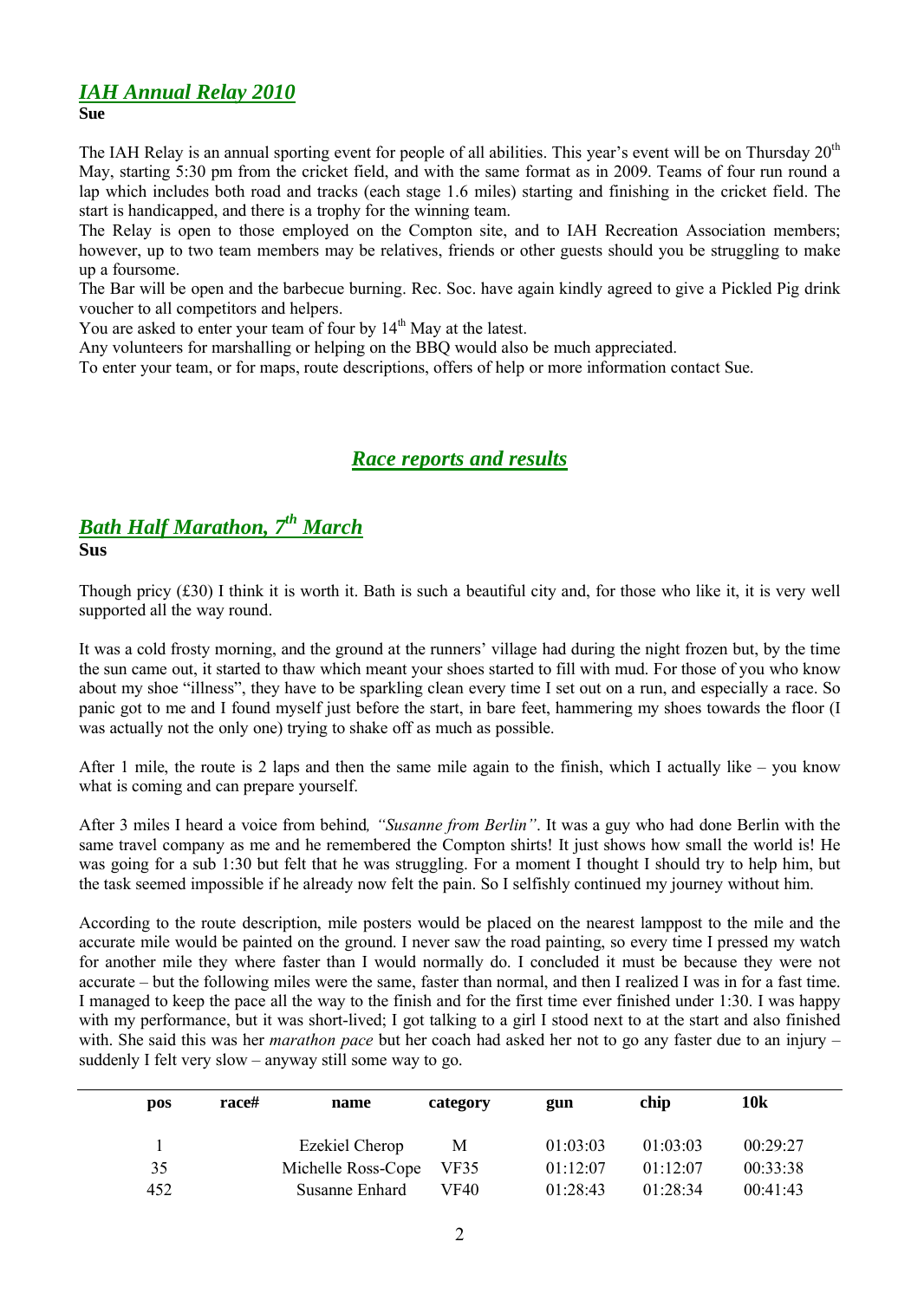# *Oxford Mail X-country league, 7 th March*

#### **Sue**

The final race of the Oxford Mail x-country series was held at Horspath, near Cowley, on a bright but cold day. The ladies 6.5K course started on the sports field, and then headed off round a boggy field to reach the bottom of the hill up to Shotover Plain. This hill is akin to Streatley Hill, though not quite so steep, with the path weaving upwards between trees. On reaching the top, we ran around the edge of the plain, before the nice long descent. With a mile to go, we were on to flat, but very muddy woodland paths. Here, I lost a couple of places, but felt I had enough left in the tank to unleash a fast finish once we emerged from the mud onto the playing field. I regained the two places, and almost took two others, which was a nice way to finish. However, despite feeling this was one of my better races of the 5-race series, it was my 'worst' position  $(14<sup>th</sup>, 26:55)$ . The race was won by Helen Barnes (Headington Road Runners) in 24:10.

The series trophies were presented after the race, Helen Barnes being the overall ladies winner. I received an award for being 2<sup>nd</sup> veteran (FV35), while Team Kennet ladies were 3<sup>rd</sup> team. Team Kennet's men finished 2<sup>nd</sup> overall in division 2.

### *St. Patrick's Run, Reading, 13th March* **Sarah**

Saturday 13<sup>th</sup> March was the 5-mile St Patrick's run around Reading uni Campus. The field was only small for the first running of this very well organised event. An easy to follow course, through quite beautiful surroundings considering we were in the middle of Reading! I was first lady home in a time of 39:06 winning tickets to the weekend's London Irish rugby at the Madejski stadium. This was quite a confidence boost for the next run.

# *Reading Half Marathon, 20th March*

#### **Sarah**

Sunday 21<sup>st</sup> March was the dawn of my first half marathon, again in Reading. Very exciting stuff I have to say and only as the time drew closer to 10:05a.m you realised just how many people were around you anticipating the start! I set off in white section, 2hrs10minutes, so actually started roughly 10minutes after faintly hearing the gun go off quite far in front.

Timings were broken down at 5k, 10k, 15k and 20k intervals as well as start and finishing times. My actual finish time was 1:57:41. 5K marker was 28:11, 10K marker 54:36, 15K 1:23:10, 20K 1:51.40. Pretty pleased with an under 2 hour finish (only just) on my first attempt. The next one is a few weeks time with the White Horse Harriers.

Thank you all for the support. Unfortunately I now have a stinking cold, but a few days rest though and should be as right as rain!

Congratulations to Sarah and to the seven other Harriers and friends who also ran in the Reading Half. Peter L was first Harrier home in an excellent 1:27, while Sus continued her good form with 1:29. Ryan, in his longest race since overcoming a groin injury, did well to complete the course in 1:37, accompanied by Andy. Francis set a good target of 1:45, while Alison and Gill completed their first half marathons and can be very pleased with their finishing times of 2:20 and 2:26.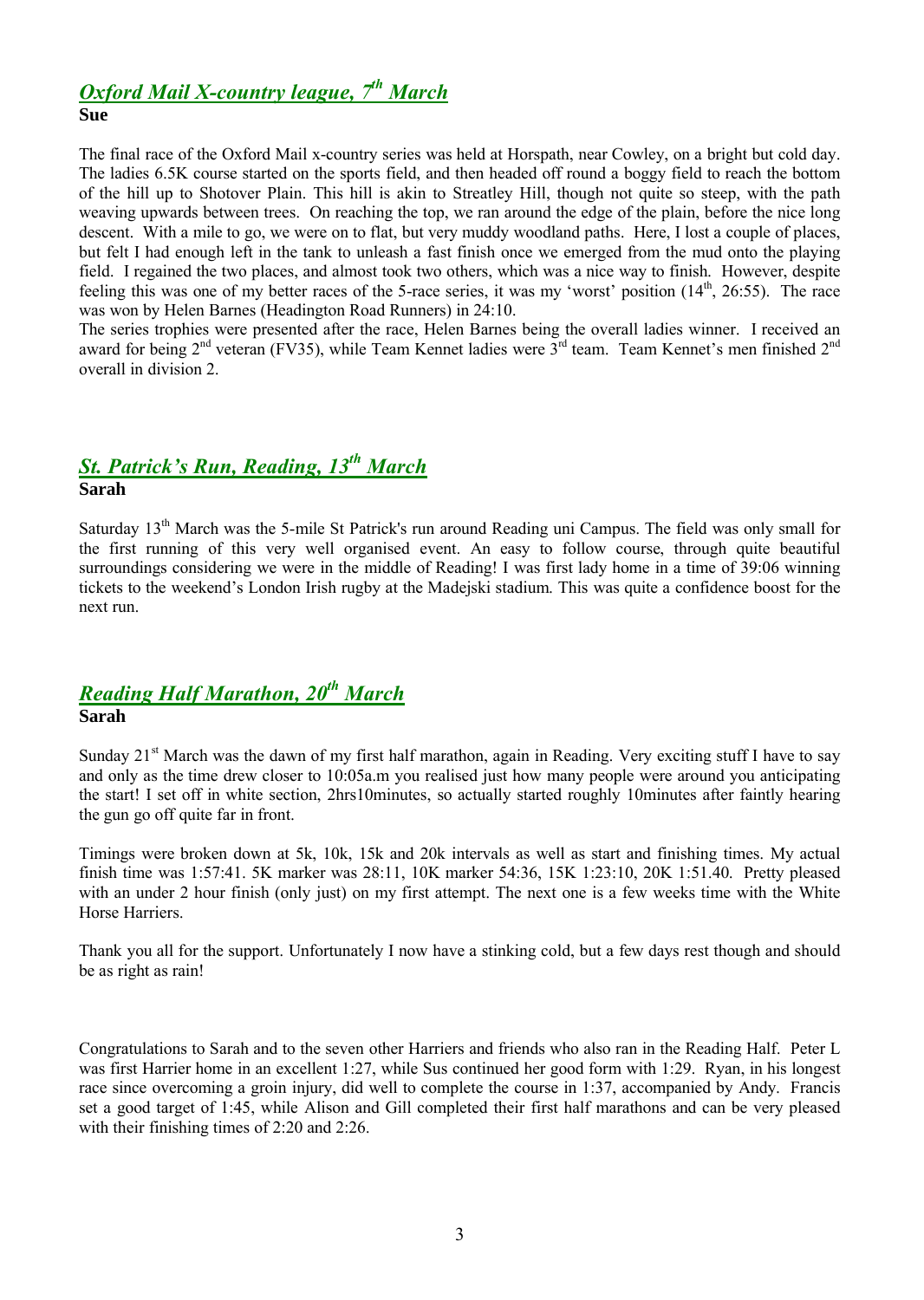## *Spitfire 20, March* **Pete H**

Whilst not an orienteering event, finding the start was not straightforward. It didn't help that I ignored the prerace instructions to approach from an A road and instead took a shorter route along a series of unclassified routes. Nonetheless, the entrance to Dunsfold airfield where the race was based was rather well hidden. I had to concede and ask a local the way to the race start. Fortunately he guessed I was referring to the foot race as I later discovered there was a cycling race starting from the village green.

The start was delayed to allow everyone to deposit their bags in the storage area but, as this was the warmest day for some three months, hanging around on the infield was not a hardship. Being as the start was on a runway there were none of the usual bottlenecks associated with many races. Remarkably the field settled down very quickly with little undertaking going on throughout the race.

The course itself was the flattest outside of Cambridgeshire with pretty scenery to admire all the way around. Further interest was provided by the cyclists who for part of the route were racing in the opposite direction to the runners. And being as race HQ was an airfield there were aircraft: including a jumbo jet, a Hawker Hunter in Empire Flying School colours (pictured below), a Dakota and of course a Harrier. Why "of course"? Well surely you knew that the first Harrier test flight was here back in 1966?

Fans will know that *Top Gear* is filmed at Dunsfold so coming through Gambon onto the finishing straight I tried to imagine how the Stig would have taken the final bend. I then downsized the speed by 100 mph and reached for  $5<sup>th</sup>$  gear. But after 19 miles I had to make do with  $2<sup>nd</sup>$ .

The marshals were particularly enthusiastic and friendly, and distributed copious supplies of *Jelly Babies* greatly contributing to an enjoyable day out in the Surrey countryside.

The vital statistics: the winner took 1:56 with me in  $169<sup>th</sup>$  position clocking 2:40:49 out of 635 finishers. Being as this was 6 minutes faster than my previous 20 miler in Bramley a month or so earlier, I was well pleased.



Has any Harrier found a better race-day parking space?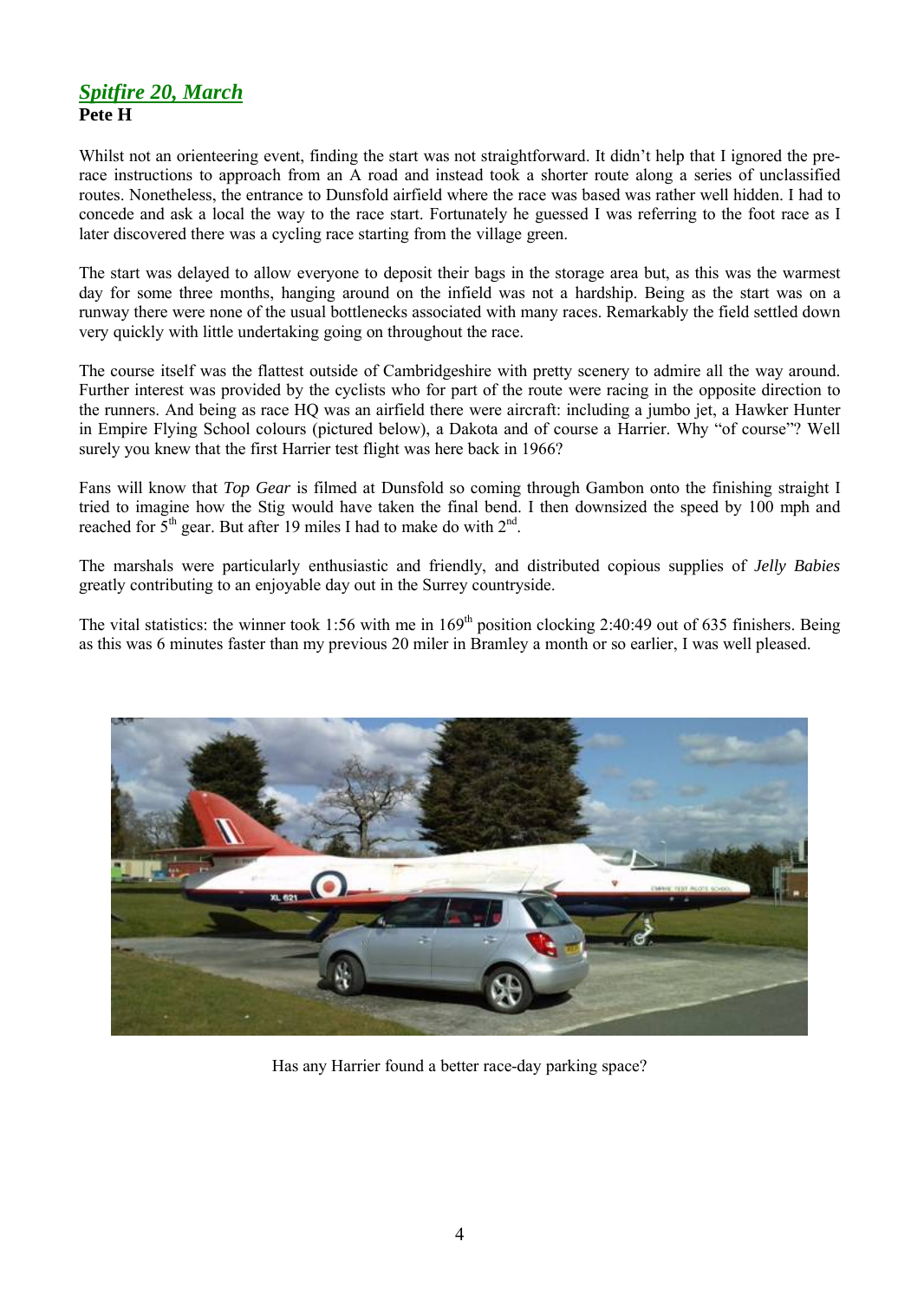#### *The Terminator, Pewsey, 14th March* **Hannah**

I shook out the creases in my neglected Compton vest and used it for swim wear in Pewsey Running Club's 11 mile multi-terrain Terminator. The organisation was excellent, with some good spirited supporters; however it was a shame a herd of cows had done the race the day before. We were given the comedy rendition of "you will not survive without trail shoes" at the beginning of the race but most folks fell, decent kit or not. Survival was the race tactic, but a few strategic bog hops, and downhill scrambles rendered me a place well beyond my furthest expectations. I was placed  $16<sup>th</sup>$  woman, and third in the senior women category. This was my first trophy, and I still glow with pride, skipping lightly over the fact that the third over-35 woman beat me significantly, and a familiar pig-tailed lady from Swindon shot passed me before I'd even whetted my appetite

586 entrants

for the race.

First woman: Annie Baumber (Bracknell Forest Runners) 1:37:16 First man: Matthew West (Winchester & District A.C.) 1:22:02 Hannah: 1:58:44

## *Cranleigh 21, 28 th March* **Pete H**

My final long run prior to the London was the Cranleigh 21 which by way of coincidence is about five miles from the course used by the Spitfire 20 which I entered two weeks earlier.

With the race being staged on the first day of British Summer Time I planned on an early night to allow for the "lost" hour. However a phone call from an old friend I'd not seen for some time resulted in a pub crawl around Reading the night before. As a result I got little sleep and potential dehydration. I comforted myself with the thought that one of my best ever half marathon times came the day after a session on the lash, albeit many, many years ago. I put plan B into action – two pints of water before bed.

I woke up feeling surprisingly well, albeit rather tired. As ever I timed my arrival at the start with minimal time to hang around before the off. I should make a mention of the pre-race loo where one had to flush using a bucket of water rather than the conventional means. People in the queue lined up the buckets whilst they waited!

The course consisted of a 9-mile loop followed by a change in direction for 2 smaller 6-mile loops. The conditions were ideal – warm temperature, nice scenery and enough undulations to maintain interest, with a sharp uphill just before the finish. Whilst there was only a medal and orange squash at the finish, at only É8 to enter it was great value.

My initial target was 2:50 so once taking account of the night before and a slow start due to the narrowness of the road I was satisfied with 2:50:32 ( $175<sup>th</sup>$  out of 552 finishers). In fact as I'd not run this event before and due to it being a unique distance - 21 miles, 246 yards – I can claim a PB.

Post race, a saleswoman offered me a sample of an obscure protein drink which she assured me would aid my recovery and said I'd feel much better the next day for drinking it. All I can say is the taste was awful. After the Spitfire 20 I went for a 40 minute cycle when I got home to stop the legs stiffening up. This time I spent a couple of hours gardening. My conclusion is that the cycling works whilst gardening was not such a good idea – so much for the protein drink.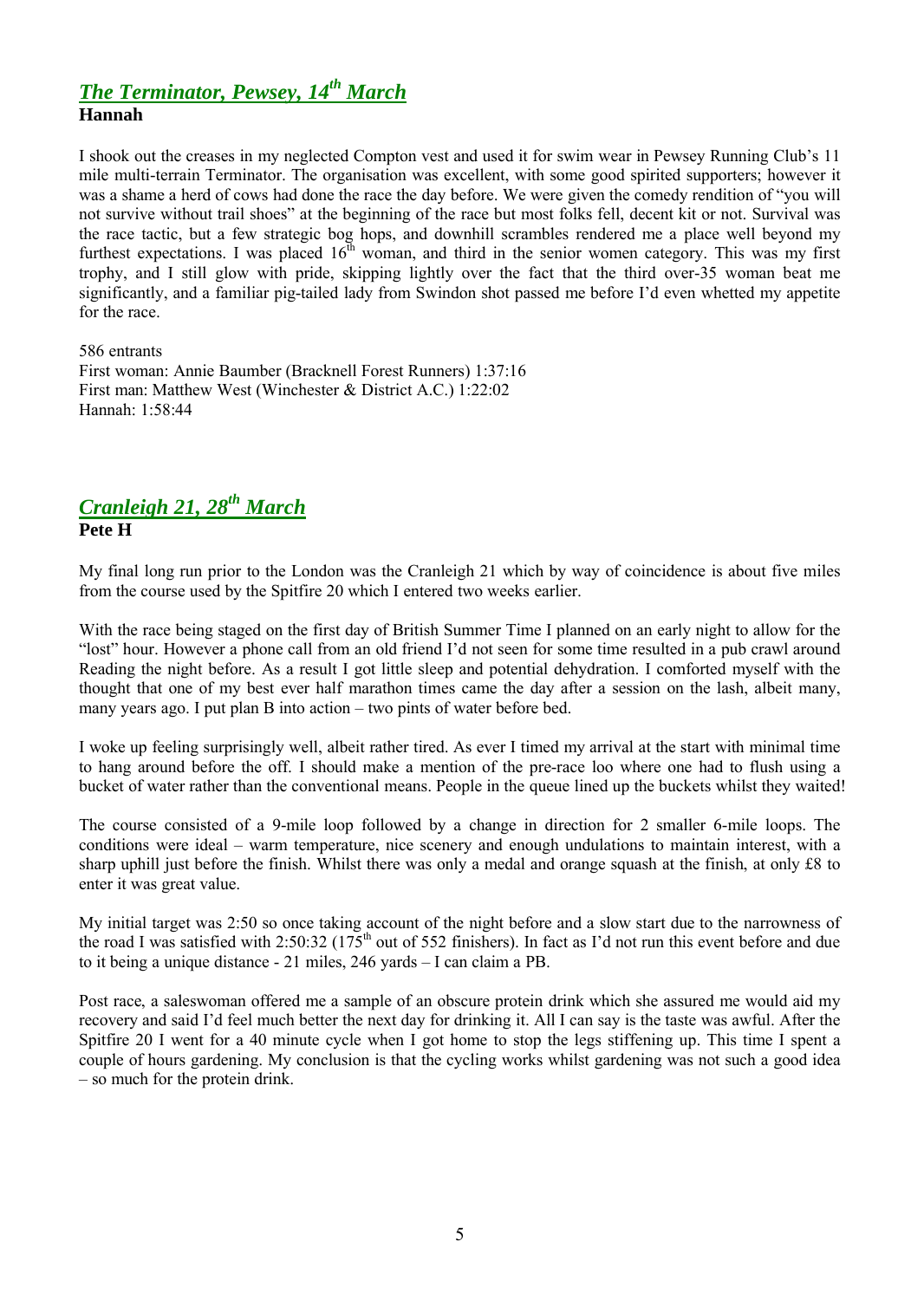## *Handicap Race*

#### **Sue**

March's Handicap Race saw six regular Harriers joined by new member Sarah. To ensure no one had to hang around for long at the start, Mo and Alison were set off with 3 minutes less lead than they should have had so the 'real' winner had to be determined by post-race calculations.

There was a good battle to be first across the finish line, as Peter L caught Terry along Burrell Road, but Terry hung on. Jan was unable to separate them at the finish, and both were rewarded with excellent PBs. Sarah, a Compton resident who had done a test run round the handicap route earlier in the week in about 16:30, made a 2-minute improvement to be third home. Sue and Phil were next home, ahead of Alison and Mo. Alison had a fantastic run, knocking over 30 seconds off her P.B.

Post-race calculations revealed that Alison had beaten her predicted time by 1:10. So, had she started with her correct lead, she would have won the race with a 40 second margin ahead of Mo, then Peter and Terry. I have never seen anyone so happy to win the trophy as Alison – it was really nice to see! The points for the Handicap Championship have been awarded according to the amount by which each person beats their handicap.

Well done Alison, Mo, Terry and Peter, and thanks to Jan for timing. The next Handicap Race will be on 15<sup>th</sup> April, most likely around our off-road Handicap route.

| <b>Finish</b>   |                    |             | <b>Start time</b> | <b>Finish time</b> | <b>Actual time</b> | Handicap       |
|-----------------|--------------------|-------------|-------------------|--------------------|--------------------|----------------|
| <b>Position</b> | <b>Position on</b> | <b>Name</b> |                   |                    |                    | <b>Beaten?</b> |
|                 | handicap           |             |                   |                    |                    |                |
| $\vert =$       | $3=$               | Terry       | 3:38              | 16:37              | 12:59              | $-0:23$        |
| $\vert =$       | $3=$               | Peter L     | 5:02              | 16:37              | 11:35              | $-0:23$        |
| 3               | New Runner         | Sarah       | 2:22              | 16:56              | 14:34              | New Runner     |
|                 |                    | Sue         | 4:46              | 17:11              | 12:25              | $+0:11$        |
|                 | h.                 | Philomena   | 2:29              | 17:24              | 14:55              | $+0:24$        |
|                 |                    | Alison      | 1:05              | 18:50              | 17:45              | $-1:10$        |
|                 |                    | Mo          | 0:27              | 19:30              | 19:03              | $-0:30$        |

After three races, Mo retains his good lead in the Championship, but with Alison now in hot pursuit.

| Pos.                    | <b>Name</b> | <b>Race points</b>           |                          |                          |                          |      |      |      |      |                          |                |
|-------------------------|-------------|------------------------------|--------------------------|--------------------------|--------------------------|------|------|------|------|--------------------------|----------------|
|                         |             | Race                         | Race                     | Race                     | Race                     | Race | Race | Race | Race | Race                     | <b>Total</b>   |
|                         |             | 1                            | $\boldsymbol{2}$         | 3                        | 4                        | 5    | 6    | 7    | 8    | 9                        |                |
| $\mathbf{1}$            | Mo          | 6                            | $\mathcal{I}$            | 6                        | ۰                        | -    | ۰.   |      |      | $\blacksquare$           | 19             |
| $\boldsymbol{2}$        | Alison      | $\overline{\phantom{a}}$     | 6                        | 7                        | $\overline{\phantom{a}}$ | -    |      |      |      | ٠                        | 13             |
| 3                       | Sue         | 5                            | $\mathbf{1}$             | $\overline{3}$           | ۰                        |      |      |      |      |                          | 9              |
| $\overline{\mathbf{4}}$ | Terry       | $\qquad \qquad \blacksquare$ | 3                        | 5                        | ۰                        |      |      |      |      | $\overline{\phantom{a}}$ | 8              |
| 5                       | Lucy        | 7                            | ۰                        | ۰                        | -                        |      |      |      |      | ٠                        | 7              |
| $6=$                    | Pete O      | $\overline{4}$               | 1                        | ۰                        |                          |      |      |      |      | ٠                        | 5              |
| $6=$                    | Pete H      | Ξ.                           | 5                        | $\blacksquare$           | -                        |      |      |      |      | $\overline{\phantom{a}}$ | 5              |
| $6=$                    | Peter L     | -                            | ٠                        | 5                        | -                        | ۰    | -    |      |      | $\overline{\phantom{a}}$ | 5              |
| $9=$                    | Dick        | 3                            | 1                        | ۰                        | $\overline{\phantom{0}}$ | ۰    |      |      |      | $\overline{\phantom{a}}$ | $\overline{4}$ |
| $9=$                    | Gillian     | $\overline{\phantom{a}}$     | $\overline{4}$           | ۰                        | -                        | -    | -    | ۰    | -    | $\overline{\phantom{a}}$ | $\overline{4}$ |
| 11                      | Martin      | -                            | $\overline{2}$           | ۰                        | ۰                        | ۰    |      |      |      | $\overline{\phantom{a}}$ | $\overline{2}$ |
| 11                      | Meena       | ۰                            | $\overline{\phantom{0}}$ | $\overline{2}$           | $\overline{\phantom{0}}$ | ۰    | -    |      |      | ٠                        | $\overline{2}$ |
| 11                      | Francis     | $\overline{2}$               | -                        | $\overline{\phantom{a}}$ |                          |      |      |      |      |                          | $\overline{2}$ |
| $14=$                   | Sarah       | -                            | ۰                        |                          |                          |      |      |      |      | ٠                        |                |
| $14=$                   | Steve G     | -                            | 1                        | ۰                        |                          |      |      |      |      |                          |                |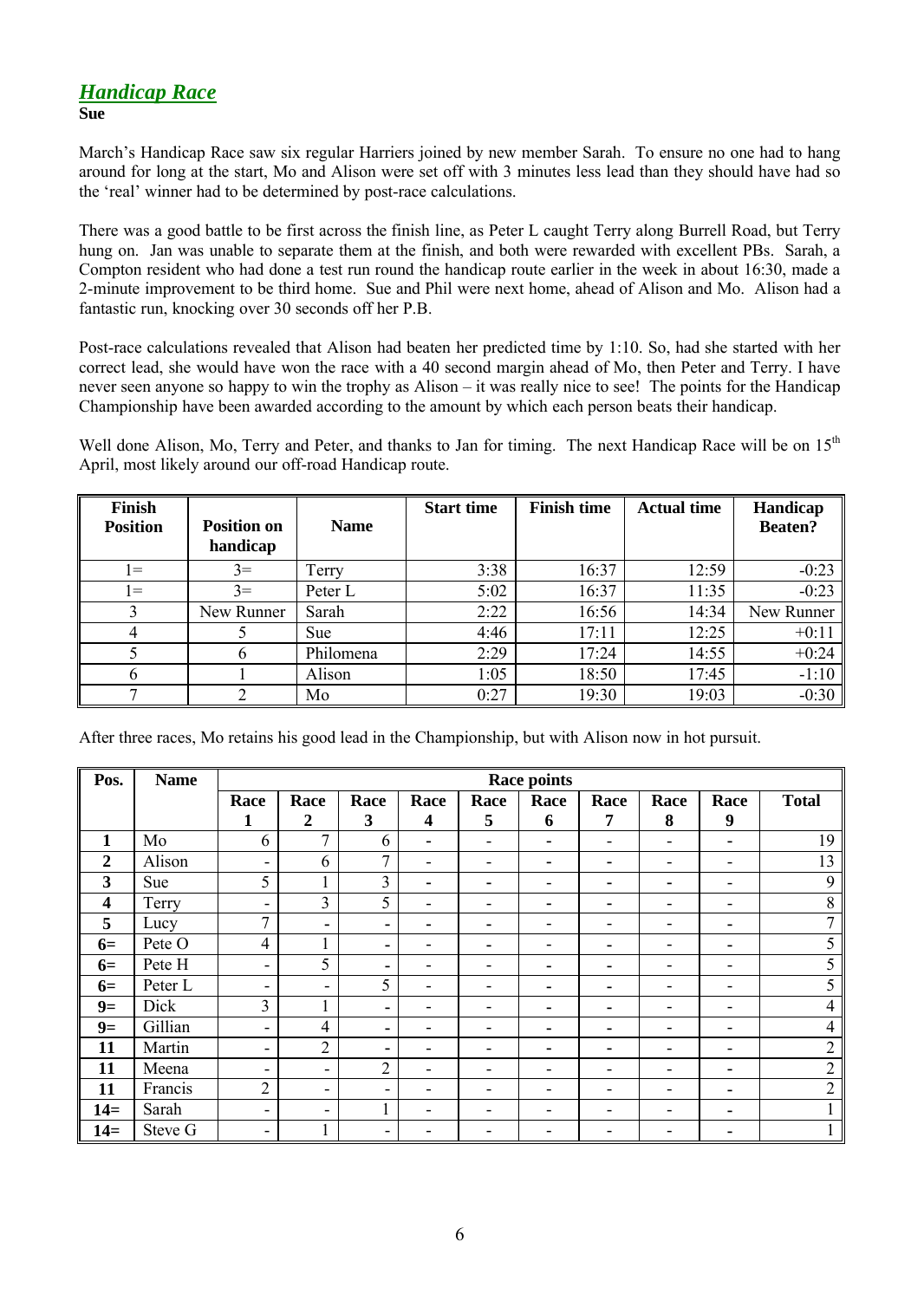#### *Website update… http://www.comptonharriers.org.uk* **Mo**

Links of interest this month:

http://tinyurl.com/CHRCNetwork we now have 9 members of the Harrier's Social Network, so if you haven't signed up yet, what's holding you back? There is now the opportunity to get various blogs underway and to inform other members of the events you have entered … and your performances, experiences and views on any aspects of running etc.

#### *Article 3 in my nutrition and performance series covers the effects on your well-being of vitamins, minerals, fibre and other non-nutrients. This article also concludes with determining your own specific energy balance from your food intake.*

#### *Vitamins, minerals and fibre*

Carbohydrate, fat and protein are the key nutrients in our diet, but these must be supported by sufficient intake of vitamins, minerals and fibre (to aid digestion). Some foods, such as breakfast cereals and fruit are "fortified" with vitamins and minerals, but it's better to get most of your daily intake from natural sources. Fruit and vegetables are a rich source of fibre, vitamins and minerals as well as antioxidants (to repair any muscle damage).

Aim for a variety of produce, rather than sticking to apples and bananas, in order to get the best range of vitamins and minerals possible. Green leafy vegetables like spinach and kale are good sources of iron, while strawberries, oranges and kiwi fruit are high in vitamin C for example.

The UK Government advice is that we eat at least five portions of fruit and vegetables each day which is actually easier than you might think. One of those five portions can be a juice and one can be dried fruit; throw in a banana, a salad with lunch and a helping or two of vegetables with dinner and you've exceeded the target. Also bear in mind that fruit and vegetables can be fresh, frozen or tinned. It's also worth noting that potatoes, despite being a vegetable, do not count towards your five-a-day target. Another interesting fact on fruit and vegetables is that in terms of vitamins, minerals and phytochemicals, the more colourful the better so why not try more red peppers, peaches, sweet potatoes and pink grapefruit for a start.

#### *Other non-nutrients*

A healthy diet is as much about what you don't eat as what you do.

For instance, consuming too much salt can have a detrimental effect on your health, particularly on your blood pressure, so if your blood pressure is high or borderline, avoid excessive salt intake. The easiest way to reduce your salt intake is to stop adding it to your food. Many foods already contain amounts of sodium so cutting down on salty snacks like crisps and salted nuts and reducing your intake of highly processed foods will also help. The government also advises that salt intake should not exceed 6 grams a day (2.4g of sodium) - about one level teaspoon.

For information, the amount of salt in a food can be calculated by multiplying the value given for sodium on the food label by 2.5. For example, if sodium is listed as 0.2g per serving, the actual salt content is  $0.2x2.5=0.5g$ 

Runners also like the odd drink when they are not training, but be aware that excessive alcohol intake will have an effect on physical performance and so drinking in moderation should be the norm. Alcohol not only interferes with reaction speed and coordination at the time of drinking, it also contributes to dehydration and hampers recovery, so even a day or so after you've drunk too much, your body will still be feeling the effects. Alcohol is also very high in calories, containing 7 calories per gram. Men should not consume more than 21 units of alcohol per week whilst women should not exceed 14 units. One unit is equal to half a pint of beer or a small glass of wine (125ml/4.5fl oz).